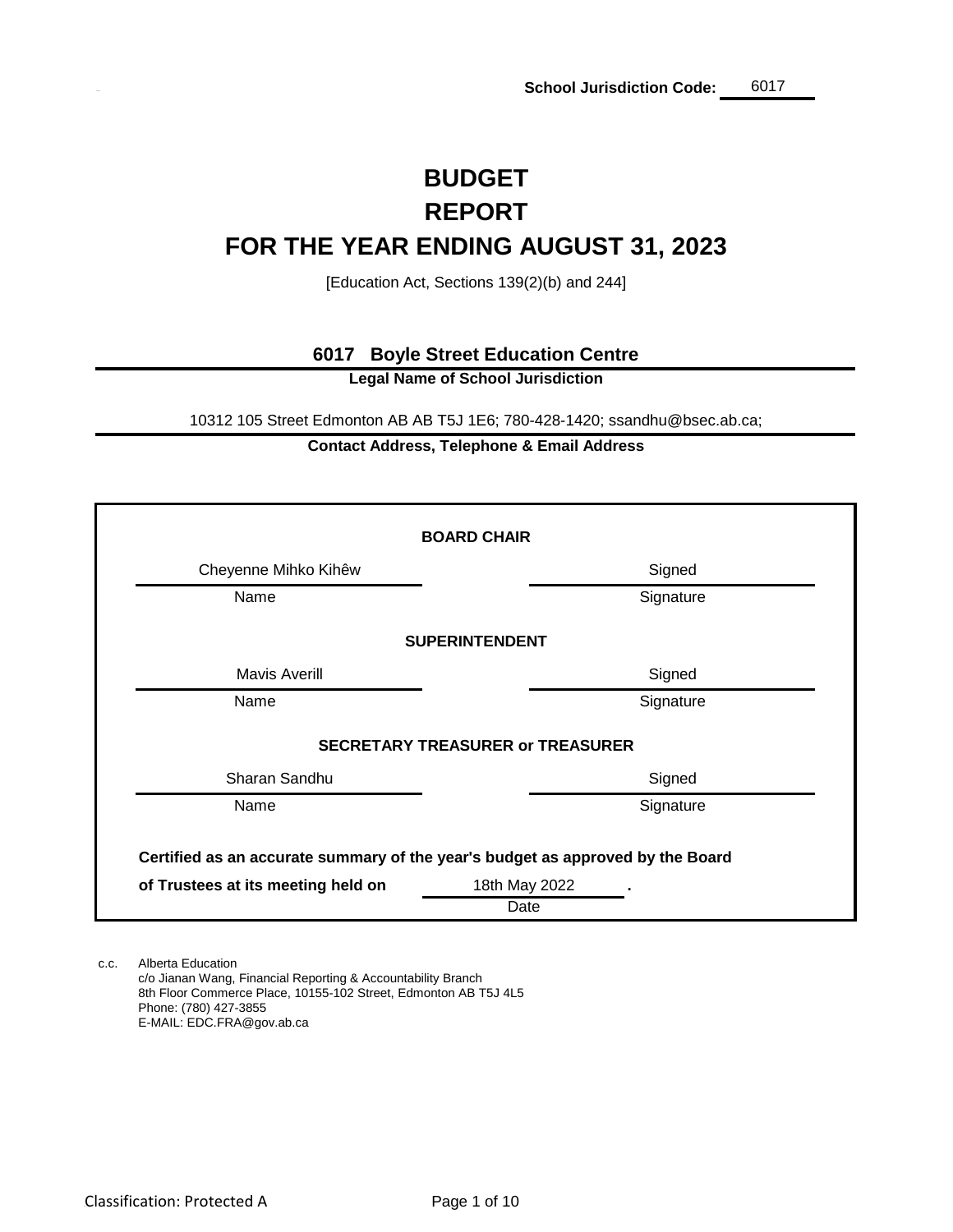|                                                                | Α                  |                                                                                                                                                                                                  | B | C | D | Е | F                        | G | н                                                                                                                                                                                                                                                                                                                           |                                                                                                                                                                                                                                                                                                                                               |
|----------------------------------------------------------------|--------------------|--------------------------------------------------------------------------------------------------------------------------------------------------------------------------------------------------|---|---|---|---|--------------------------|---|-----------------------------------------------------------------------------------------------------------------------------------------------------------------------------------------------------------------------------------------------------------------------------------------------------------------------------|-----------------------------------------------------------------------------------------------------------------------------------------------------------------------------------------------------------------------------------------------------------------------------------------------------------------------------------------------|
|                                                                |                    |                                                                                                                                                                                                  |   |   |   |   |                          |   | <b>School Jurisdiction Code:</b>                                                                                                                                                                                                                                                                                            | 6017                                                                                                                                                                                                                                                                                                                                          |
| 3                                                              |                    |                                                                                                                                                                                                  |   |   |   |   | <b>TABLE OF CONTENTS</b> |   |                                                                                                                                                                                                                                                                                                                             |                                                                                                                                                                                                                                                                                                                                               |
| $\overline{5}$                                                 |                    |                                                                                                                                                                                                  |   |   |   |   |                          |   |                                                                                                                                                                                                                                                                                                                             | Page                                                                                                                                                                                                                                                                                                                                          |
| 6                                                              |                    | <b>BUDGETED STATEMENT OF OPERATIONS &amp; ALLOCATION OF EXPENSES (BY OBJECT)</b>                                                                                                                 |   |   |   |   |                          |   |                                                                                                                                                                                                                                                                                                                             | 3                                                                                                                                                                                                                                                                                                                                             |
| $\overline{7}$                                                 |                    | <b>BUDGETED SCHEDULE OF PROGRAM OPERATIONS</b>                                                                                                                                                   |   |   |   |   |                          |   |                                                                                                                                                                                                                                                                                                                             | 4                                                                                                                                                                                                                                                                                                                                             |
| 8                                                              |                    | <b>BUDGETED SCHEDULE OF FEE REVENUE</b>                                                                                                                                                          |   |   |   |   |                          |   |                                                                                                                                                                                                                                                                                                                             | 5                                                                                                                                                                                                                                                                                                                                             |
| 9                                                              |                    | PROJECTED STATEMENT OF CHANGES IN ACCUMULATED OPERATING SURPLUS                                                                                                                                  |   |   |   |   |                          |   |                                                                                                                                                                                                                                                                                                                             | 6                                                                                                                                                                                                                                                                                                                                             |
|                                                                |                    | 10 SCHEDULE OF USES FOR ACCUMULATED SURPLUSES AND RESERVES                                                                                                                                       |   |   |   |   |                          |   |                                                                                                                                                                                                                                                                                                                             | 7                                                                                                                                                                                                                                                                                                                                             |
| 11                                                             |                    | <b>BUDGETED SCHEDULE OF ACCUMULATED SURPLUS FROM OPERATIONS</b>                                                                                                                                  |   |   |   |   |                          |   |                                                                                                                                                                                                                                                                                                                             | 8                                                                                                                                                                                                                                                                                                                                             |
| 12                                                             |                    | <b>PROJECTED STUDENT STATISTICS</b>                                                                                                                                                              |   |   |   |   |                          |   |                                                                                                                                                                                                                                                                                                                             | 9                                                                                                                                                                                                                                                                                                                                             |
| 13                                                             |                    | <b>PROJECTED STAFFING STATISTICS</b>                                                                                                                                                             |   |   |   |   |                          |   |                                                                                                                                                                                                                                                                                                                             | 10                                                                                                                                                                                                                                                                                                                                            |
| 15<br>16                                                       | Color coded cells: | blue cells: require the input of data/descriptors wherever applicable.                                                                                                                           |   |   |   |   |                          |   | grey cells: data not applicable - protected                                                                                                                                                                                                                                                                                 |                                                                                                                                                                                                                                                                                                                                               |
| 17<br>18                                                       |                    | salmon cells: populated from data entered in this template                                                                                                                                       |   |   |   |   |                          |   |                                                                                                                                                                                                                                                                                                                             | white cells: within text boxes REQUIRE the input of points and data.                                                                                                                                                                                                                                                                          |
| 19                                                             |                    | green cells: populated based on information previously submitted                                                                                                                                 |   |   |   |   |                          |   | yellow cells: to be completed when yellow only.                                                                                                                                                                                                                                                                             |                                                                                                                                                                                                                                                                                                                                               |
| 20                                                             |                    |                                                                                                                                                                                                  |   |   |   |   |                          |   | HIGHLIGHTS, PLANS, ASSUMPTIONS AND RISKS SUMMARY- 2022/2023 BUDGET REPORT                                                                                                                                                                                                                                                   |                                                                                                                                                                                                                                                                                                                                               |
|                                                                |                    |                                                                                                                                                                                                  |   |   |   |   |                          |   | 21 The following were presented to the Board and approved as underlying the budget. These key points and assumptions used in development of the budget take into                                                                                                                                                            |                                                                                                                                                                                                                                                                                                                                               |
| 22<br>23                                                       |                    |                                                                                                                                                                                                  |   |   |   |   |                          |   | consideration the economic environment of the jurisdiction, focus on anticipated changes from current year, and are realistic and consistent with the three year<br>Education Plan. At a minimum, they disclose key budget assumptions, financial & business risks, and specific strategies explaining how this budget will |                                                                                                                                                                                                                                                                                                                                               |
| 24                                                             |                    | support the jurisdiction's plans.                                                                                                                                                                |   |   |   |   |                          |   |                                                                                                                                                                                                                                                                                                                             |                                                                                                                                                                                                                                                                                                                                               |
| - 25<br>26                                                     |                    | <b>Budget Highlights, Plans &amp; Assumptions:</b>                                                                                                                                               |   |   |   |   |                          |   |                                                                                                                                                                                                                                                                                                                             |                                                                                                                                                                                                                                                                                                                                               |
| -27                                                            |                    | The submissions in the Budget Report are based on the best available information at the time of the budget preparation.                                                                          |   |   |   |   |                          |   |                                                                                                                                                                                                                                                                                                                             |                                                                                                                                                                                                                                                                                                                                               |
| 28<br>29                                                       |                    |                                                                                                                                                                                                  |   |   |   |   |                          |   |                                                                                                                                                                                                                                                                                                                             | Assumptions are reasonably accurate and realistic in terms of enrolment and staffing, planned activities, anticipated revenues, and all costs that the school jurisdiction                                                                                                                                                                    |
| 30                                                             |                    | expects to incur while working within the constraints contained in the Budget Report guidelines.<br>The Boyle Street Education Centre's charter is renewed for a period of 15 years (2020-2035). |   |   |   |   |                          |   |                                                                                                                                                                                                                                                                                                                             |                                                                                                                                                                                                                                                                                                                                               |
| 31                                                             |                    |                                                                                                                                                                                                  |   |   |   |   |                          |   |                                                                                                                                                                                                                                                                                                                             |                                                                                                                                                                                                                                                                                                                                               |
| 32                                                             |                    |                                                                                                                                                                                                  |   |   |   |   |                          |   | The projected budget report for the year ending 31 August 2023 is based on the enrollment of 124 students out of which 75 areassumed to be                                                                                                                                                                                  |                                                                                                                                                                                                                                                                                                                                               |
| 33<br>34                                                       |                    | approved as Special Needs students.                                                                                                                                                              |   |   |   |   |                          |   |                                                                                                                                                                                                                                                                                                                             |                                                                                                                                                                                                                                                                                                                                               |
| 35                                                             |                    |                                                                                                                                                                                                  |   |   |   |   |                          |   |                                                                                                                                                                                                                                                                                                                             | Our goal is to prepare students to meet the demands brought by a rapidly changing global community. To meet this goal it is essential that we continually seek out and                                                                                                                                                                        |
| 36                                                             |                    | embed innovative strategies into our learning environments.                                                                                                                                      |   |   |   |   |                          |   |                                                                                                                                                                                                                                                                                                                             |                                                                                                                                                                                                                                                                                                                                               |
| 37<br>38                                                       |                    | In the planning of our budget the focus is to seek out strategies which support students to understand and guide their learning.                                                                 |   |   |   |   |                          |   |                                                                                                                                                                                                                                                                                                                             |                                                                                                                                                                                                                                                                                                                                               |
| 39                                                             |                    |                                                                                                                                                                                                  |   |   |   |   |                          |   | We've focussed our spending where it makes the most difference for students in the classroom and on programs that engage students in learning.                                                                                                                                                                              | Our students can be flexible and adaptable, but they need continuous support to keep them engaged in their school programs, despite their frequent involvement with                                                                                                                                                                           |
| 40                                                             |                    | high risk activities such as gangs, violence and substance abuse.                                                                                                                                |   |   |   |   |                          |   |                                                                                                                                                                                                                                                                                                                             |                                                                                                                                                                                                                                                                                                                                               |
| 41                                                             |                    |                                                                                                                                                                                                  |   |   |   |   |                          |   |                                                                                                                                                                                                                                                                                                                             |                                                                                                                                                                                                                                                                                                                                               |
| 42<br>43                                                       |                    | <u>Significant Business and Financial Risks:</u>                                                                                                                                                 |   |   |   |   |                          |   |                                                                                                                                                                                                                                                                                                                             |                                                                                                                                                                                                                                                                                                                                               |
| 44                                                             |                    |                                                                                                                                                                                                  |   |   |   |   |                          |   |                                                                                                                                                                                                                                                                                                                             |                                                                                                                                                                                                                                                                                                                                               |
|                                                                |                    |                                                                                                                                                                                                  |   |   |   |   |                          |   |                                                                                                                                                                                                                                                                                                                             | 45 We have a very transient student population, with students moving in and out of our school almost daily. It is continually a complex challenge to prepare budget for the                                                                                                                                                                   |
| 46<br>47                                                       |                    |                                                                                                                                                                                                  |   |   |   |   |                          |   |                                                                                                                                                                                                                                                                                                                             | youth who are experiencing more transient lifestyles, greater anonymity in their neighborhoods, increased media exposure, and increased pressures to attain higher<br>Education and acquire a skill set to conducive to living healthy, productive life in a highly competitive environment. This places challenging demands on the school to |
| 48                                                             |                    | assess student's specific learning needs and capabilities and articulate the student's learning style, interests, goals and support needs.                                                       |   |   |   |   |                          |   |                                                                                                                                                                                                                                                                                                                             |                                                                                                                                                                                                                                                                                                                                               |
| 49                                                             |                    |                                                                                                                                                                                                  |   |   |   |   |                          |   |                                                                                                                                                                                                                                                                                                                             | This also puts pressure on the school to raise youth achievement, the need for safe and enriching environments for youth during out-of-school time, a focus on building                                                                                                                                                                       |
| 50                                                             |                    |                                                                                                                                                                                                  |   |   |   |   |                          |   | the skills and competencies of young people, and an emphasis on preventing risky behaviors to make them successful contributing citizens of the society.                                                                                                                                                                    |                                                                                                                                                                                                                                                                                                                                               |
| 51<br>52                                                       |                    | Our collective agreement with Alberta Teacher's Association (2020-2022), it is due for renewal in September 2022.                                                                                |   |   |   |   |                          |   |                                                                                                                                                                                                                                                                                                                             |                                                                                                                                                                                                                                                                                                                                               |
| 53                                                             |                    |                                                                                                                                                                                                  |   |   |   |   |                          |   |                                                                                                                                                                                                                                                                                                                             |                                                                                                                                                                                                                                                                                                                                               |
| 54                                                             |                    | Our lease agreement for the current location (10312-105 Street Edmonton AB) is valid till 31 August 2026.                                                                                        |   |   |   |   |                          |   |                                                                                                                                                                                                                                                                                                                             |                                                                                                                                                                                                                                                                                                                                               |
|                                                                |                    |                                                                                                                                                                                                  |   |   |   |   |                          |   |                                                                                                                                                                                                                                                                                                                             |                                                                                                                                                                                                                                                                                                                                               |
|                                                                |                    |                                                                                                                                                                                                  |   |   |   |   |                          |   |                                                                                                                                                                                                                                                                                                                             |                                                                                                                                                                                                                                                                                                                                               |
|                                                                |                    |                                                                                                                                                                                                  |   |   |   |   |                          |   |                                                                                                                                                                                                                                                                                                                             |                                                                                                                                                                                                                                                                                                                                               |
|                                                                |                    |                                                                                                                                                                                                  |   |   |   |   |                          |   |                                                                                                                                                                                                                                                                                                                             |                                                                                                                                                                                                                                                                                                                                               |
|                                                                |                    |                                                                                                                                                                                                  |   |   |   |   |                          |   |                                                                                                                                                                                                                                                                                                                             |                                                                                                                                                                                                                                                                                                                                               |
|                                                                |                    |                                                                                                                                                                                                  |   |   |   |   |                          |   |                                                                                                                                                                                                                                                                                                                             |                                                                                                                                                                                                                                                                                                                                               |
|                                                                |                    |                                                                                                                                                                                                  |   |   |   |   |                          |   |                                                                                                                                                                                                                                                                                                                             |                                                                                                                                                                                                                                                                                                                                               |
| 55<br>56<br>57<br>58<br>59<br>60<br>61<br>62<br>63<br>64<br>65 |                    |                                                                                                                                                                                                  |   |   |   |   |                          |   |                                                                                                                                                                                                                                                                                                                             |                                                                                                                                                                                                                                                                                                                                               |
| 66                                                             |                    |                                                                                                                                                                                                  |   |   |   |   |                          |   |                                                                                                                                                                                                                                                                                                                             |                                                                                                                                                                                                                                                                                                                                               |

67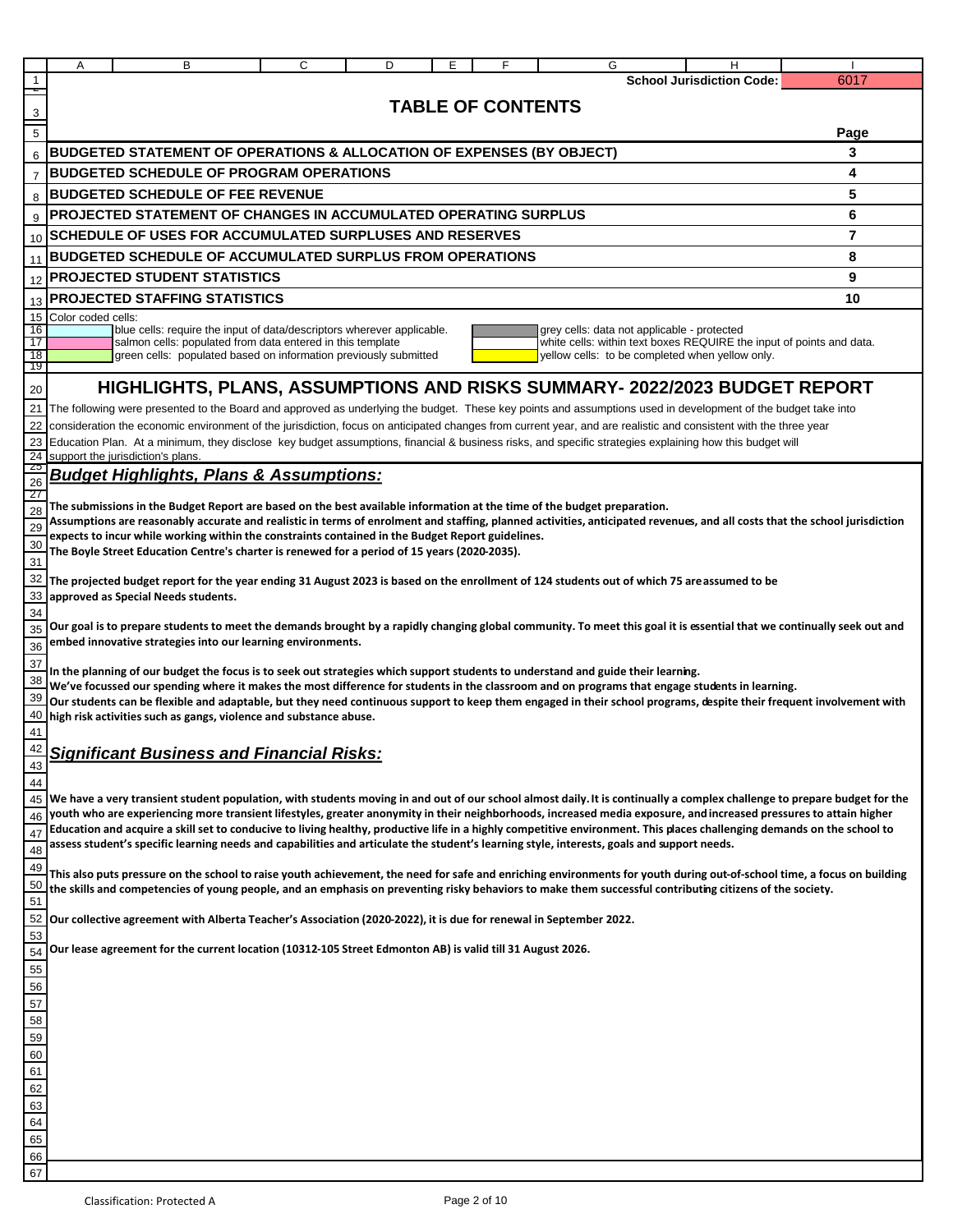### **BUDGETED STATEMENT OF OPERATIONS for the Year Ending August 31**

|                                             | <b>Approved</b><br><b>Budget</b><br>2022/2023 | <b>Approved</b><br><b>Budget</b><br>2021/2022 | <b>Actual</b><br><b>Audited</b><br>2020/2021 |
|---------------------------------------------|-----------------------------------------------|-----------------------------------------------|----------------------------------------------|
| <b>REVENUES</b>                             |                                               |                                               |                                              |
| <b>Government of Alberta</b>                | \$<br>3,503,699                               | \$3,521,742                                   | \$3,648,432                                  |
| <b>Federal Government and First Nations</b> | \$                                            | \$0                                           | \$0                                          |
| <b>Property taxes</b>                       | \$<br>$\blacksquare$                          | \$0                                           | \$0                                          |
| <b>Fees</b>                                 | \$<br>$\blacksquare$                          | \$0                                           | \$0                                          |
| Sales of services and products              | \$                                            | \$0                                           | \$0                                          |
| <b>Investment income</b>                    | \$<br>14,000                                  | \$13,000                                      | \$18,086                                     |
| <b>Donations and other contributions</b>    | \$<br>2,000                                   | \$0                                           | \$1,000                                      |
| Other revenue                               | \$                                            | \$0                                           | \$0                                          |
| <b>TOTAL REVENUES</b>                       | \$3,519,699                                   | \$3,534,742                                   | \$3,667,518                                  |
| <b>EXPENSES</b>                             |                                               |                                               |                                              |
| <b>Instruction - ECS</b>                    | \$                                            |                                               |                                              |
| Instruction - Grade 1 to 12                 | \$<br>2,377,293                               | \$2,503,663                                   | \$2,692,802                                  |
| <b>Operations &amp; maintenance</b>         | \$<br>931,353                                 | \$920,433                                     | \$921,126                                    |
| <b>Transportation</b>                       | \$<br>33,200                                  | \$26,900                                      | \$22,598                                     |
| <b>System Administration</b>                | \$<br>177,853                                 | \$183,746                                     | \$176,023                                    |
| <b>External Services</b>                    | \$                                            | \$0                                           | \$0                                          |
| <b>TOTAL EXPENSES</b>                       | \$3,519,699                                   | \$3,634,742                                   | \$3,812,549                                  |
| <b>ANNUAL SURPLUS (DEFICIT)</b>             | (50)                                          | (\$100,000)                                   | (\$145,031)                                  |

## **BUDGETED ALLOCATION OF EXPENSES (BY OBJECT)**

## **for the Year Ending August 31**

**2021-22 BR INPUT ECS EXPENSE FOR INPUT ECS EXPENSE FOR 2020-21**

|                                                                                 | Approved<br><b>Budget</b><br>2022/2023 | Approved<br><b>Budget</b><br>2021/2022 | <b>Actual</b><br><b>Audited</b><br>2020/2021 |
|---------------------------------------------------------------------------------|----------------------------------------|----------------------------------------|----------------------------------------------|
| <b>EXPENSES</b>                                                                 |                                        |                                        |                                              |
| <b>Certificated salaries</b>                                                    | \$<br>1,142,676                        | \$1,145,323                            | \$1,330,909                                  |
| <b>Certificated benefits</b>                                                    | \$<br>234,098                          | \$232,498                              | \$255,018                                    |
| Non-certificated salaries and wages                                             | \$<br>556,750                          | \$681,766                              | \$816,342                                    |
| <b>Non-certificated benefits</b>                                                | \$<br>114,066                          | \$105,552                              | \$140,136                                    |
| Services, contracts, and supplies                                               | \$<br>1,431,929                        | \$1,429,423                            | \$1,234,882                                  |
| <b>Capital and debt services</b><br>Amortization of capital assets<br>Supported | \$<br>-                                | \$0                                    | \$0                                          |
| <b>Unsupported</b>                                                              | \$<br>40,180                           | \$40,180                               | \$35,262                                     |
| Interest on capital debt                                                        |                                        |                                        |                                              |
| <b>Supported</b>                                                                | \$<br>-                                | \$0                                    | \$0                                          |
| <b>Unsupported</b>                                                              | \$<br>$\overline{\phantom{0}}$         | \$0                                    | \$0                                          |
| Other interest and finance charges                                              | \$<br>$\overline{a}$                   | \$0                                    | \$0                                          |
| Losses on disposal of capital assets                                            | \$<br>$\blacksquare$                   | \$0                                    | \$0                                          |
| Other expenses                                                                  | \$<br>-                                | \$0                                    | \$0                                          |
| <b>TOTAL EXPENSES</b>                                                           | \$3,519,699                            | \$3,634,742                            | \$3,812,549                                  |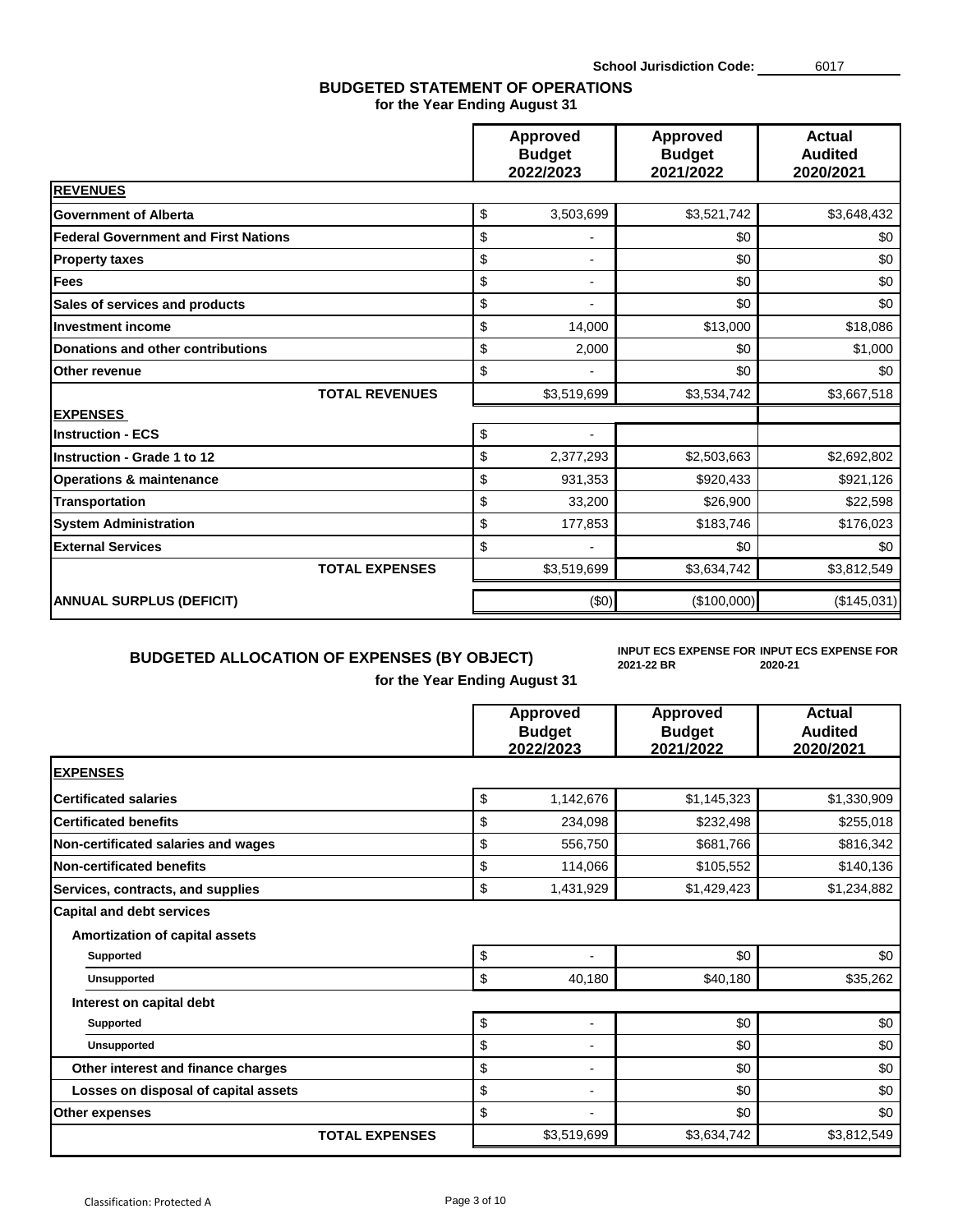## **BUDGETED SCHEDULE OF PROGRAM OPERATIONS for the Year Ending August 31**

|      |                                                         |                         | Approved Budget 2022/2023 |                    |                          |                |                   |                |                |                |         |                 |                |              |                | <b>Actual Audited</b><br>2020/21 |                          |
|------|---------------------------------------------------------|-------------------------|---------------------------|--------------------|--------------------------|----------------|-------------------|----------------|----------------|----------------|---------|-----------------|----------------|--------------|----------------|----------------------------------|--------------------------|
|      |                                                         |                         |                           |                    |                          |                | <b>Operations</b> |                |                |                |         |                 |                |              |                |                                  |                          |
|      | <b>REVENUES</b>                                         |                         | Instruction               |                    |                          |                | and               |                |                | System         |         | <b>External</b> |                |              |                |                                  |                          |
|      |                                                         |                         | <b>ECS</b>                |                    | Grade 1 to 12            |                | Maintenance       |                | Transportation | Administration |         | <b>Services</b> |                |              | <b>TOTAL</b>   |                                  | <b>TOTAL</b>             |
| (1)  | Alberta Education                                       | \$                      | ۰.                        | -5                 | 2,596,359                |                | 647,509           | - \$           | 81,978         |                | 177,853 | l \$            | $\sim$         | \$           | 3,503,699      | \$                               | 3,648,432                |
| (2)  | Alberta Infrastructure - non remediation                | \$                      | ٠                         | \$                 | $\mathbf{r}$             | \$             | $\sim$            | \$             | $\sim$         | \$             | $\sim$  | \$              | $\sim$         | s,           | $\sim$         | s.                               |                          |
| (3)  | Alberta Infrastructure - remediation                    | s,                      | $\sim$                    | £.                 | $\sim$                   | £.             | $\sim$            | \$             | $\sim$         | \$.            | $\sim$  | \$              | $\sim$         | \$.          | $\sim$         |                                  |                          |
| (4)  | Other - Government of Alberta                           | \$                      | $\blacksquare$            | <b>.</b> π         | $\blacksquare$           | . ፍ            | $\sim$            | \$.            | $\sim$         | \$             | $\sim$  |                 | $\sim$         | \$.          | $\sim$         |                                  | $\overline{\phantom{a}}$ |
| (5)  | <b>Federal Government and First Nations</b>             | \$                      | ÷.                        |                    | $\mathbf{r}$             |                | $\sim$            |                | $\sim$         | \$             | $\sim$  | ፍ               | $\sim$         | \$           | ÷.             | \$                               | $\sim$                   |
| (6)  | Other Alberta school authorities                        | S,                      | $\blacksquare$            |                    | $\overline{\phantom{a}}$ |                | $\sim$            |                | $\sim$         | \$.            | $\sim$  |                 | $\sim$         | S            | $\sim$         | \$                               | $\sim$                   |
| (7)  | Out of province authorities                             | $\mathbb{S}$            |                           |                    |                          | \$             |                   |                |                | \$             | $\sim$  | \$              | $\sim$         | \$           | ÷.             | \$                               |                          |
| (8)  | Alberta municipalities-special tax levies               | $\mathbb{S}$            |                           | ፍ                  | <b>Co</b>                | $\mathfrak{L}$ |                   | £.             |                | ፍ              | $\sim$  | ፍ               | $\sim$         | \$           | $\sim$         | \$                               | $\sim$                   |
| (9)  | Property taxes                                          | $\mathfrak{s}$          |                           | \$                 |                          | $\mathfrak{L}$ |                   | £.             |                | \$             | ÷.      | \$              | $\sim$         | \$           | ٠              | \$                               | $\sim$                   |
| (10) | Fees                                                    | $\mathfrak{s}$          |                           | \$                 |                          |                |                   |                |                |                |         | \$              |                | \$           |                | \$                               | $\sim$                   |
| (11) | Sales of services and products                          | $\mathbb{S}$            |                           | \$                 |                          | ፍ              |                   |                |                | ፍ              | $\sim$  | ፍ               | $\sim$         | \$           | $\sim$         | \$                               | $\sim$                   |
| (12) | Investment income                                       | $\sqrt[6]{\frac{1}{2}}$ |                           | \$                 | 14,000                   | £.             |                   | £.             |                | \$             |         | \$              | $\blacksquare$ | \$           | 14,000         | \$                               | 18,086                   |
| (13) | Gifts and donations                                     | $\mathbb{S}$            | $\blacksquare$            | \$                 | 2,000                    |                | $\sim$            |                | $\sim$         | $\mathbf{s}$   | $\sim$  | \$              | $\sim$         | \$           | 2,000          | \$                               | 1,000                    |
| (14) | Rental of facilities                                    | $\mathbb{S}$            |                           | \$                 |                          |                |                   |                |                | \$             | ÷.      | $\mathfrak{L}$  | $\blacksquare$ | \$           | $\blacksquare$ | \$                               | $\sim$                   |
| (15) | Fundraising                                             | $\mathfrak{s}$          |                           | -S                 |                          | \$             |                   | \$             |                | \$             | $\sim$  | \$              | $\sim$         | \$           | $\blacksquare$ | \$                               |                          |
| (16) | Gains on disposal of tangible capital assets            | \$                      |                           | \$                 |                          |                |                   | \$             |                | \$             | $\sim$  | \$              | $\sim$         | \$           | $\blacksquare$ | \$                               | $\sim$                   |
| (17) | Other                                                   | \$                      | $\blacksquare$            | Ŝ.                 |                          | $\mathcal{S}$  |                   | \$             |                | \$             | $\sim$  | \$              | $\sim$         | \$           | ÷.             | \$                               |                          |
| (18) | <b>TOTAL REVENUES</b>                                   | \$                      |                           | -S                 | 2,612,359                | l \$           | 647,509           | \$             | 81,978         | - \$           | 177,853 | l \$            | $\sim$         | \$           | 3,519,699      | \$                               | 3,667,518                |
|      |                                                         |                         |                           |                    |                          |                |                   |                |                |                |         |                 |                |              |                |                                  |                          |
|      | <b>EXPENSES</b>                                         |                         |                           |                    |                          |                |                   |                |                |                |         |                 |                |              |                |                                  |                          |
| (19) | Certificated salaries                                   | \$                      |                           |                    | 1,072,476                |                |                   |                |                |                | 70,200  |                 | $\sim$         | \$.          | 1,142,676      | <b>S</b>                         | 1,330,909                |
| (20) | Certificated benefits                                   | $\mathbb{S}$            |                           | \$                 | 234.098                  |                |                   |                |                | \$             |         | \$              | $\blacksquare$ | \$           | 234.098        | <b>S</b>                         | 255,018                  |
| (21) | Non-certificated salaries and wages                     | $\mathfrak{s}$          |                           | \$.                | 450,923                  | <b>S</b>       | 44,989 \$         |                |                | \$             | 60,838  | $\mathbf{s}$    | $\sim$         | $\mathbf{s}$ | 556,750        | IS.                              | 816,342                  |
| (22) | Non-certificated benefits                               | \$                      |                           | \$                 | 90,900                   |                | 13,151            |                | $\sim$         | \$             | 10,015  | \$              | $\sim$         | \$           | 114,066        | \$                               | 140,136                  |
| (23) | SUB - TOTAL                                             | $\mathfrak{s}$          |                           | \$                 | 1,848,397                | - \$           | 58,140 \$         |                |                | \$             | 141,053 | l \$            | $\sim$         | \$           | 2,047,590      | <b>S</b>                         | 2,542,405                |
| (24) | Services, contracts and supplies                        | $\mathfrak{S}$          |                           | \$                 | 503,516                  |                | 858,413           |                | 33,200         | \$             | 36,800  | \$              | $\sim$         | \$           | 1,431,929      | \$                               | 1,234,882                |
| (25) | Amortization of supported tangible capital assets       | $\mathfrak{S}$          |                           | $\mathfrak{s}$     |                          | \$             |                   |                |                | \$             |         | \$              | $\blacksquare$ | \$           |                | \$                               |                          |
| (26) | Amortization of unsupported tangible capital assets     | $\mathfrak s$           |                           | \$.                | 25,380                   |                | 14,800            |                |                | \$             |         | \$              | $\sim$         | \$           | 40,180         | \$                               | 35,262                   |
| (27) | Amortization of supported ARO tangible capital assets   | $\mathbb{S}$            |                           | \$                 |                          | £.             |                   |                |                | \$             | $\sim$  | \$              | $\sim$         | \$           | ÷.             | \$                               | $\sim$                   |
| (28) | Amortization of unsupported ARO tangible capital assets | $\mathbb{S}$            |                           |                    |                          | \$.            |                   |                |                | ፍ              |         | \$              | ÷.             | \$           | $\blacksquare$ | ፍ                                |                          |
| (29) | Accretion expenses                                      | $\mathbb{S}$            | ٠                         | \$                 | $\overline{\phantom{a}}$ | £.             | $\sim$            | \$.            | $\sim$         | \$             | $\sim$  | \$              | $\sim$         | \$           | $\sim$         | \$                               | $\sim$                   |
|      |                                                         | $\mathsf{\$}$           |                           |                    |                          | ۹.             |                   |                |                |                |         |                 | $\sim$         | \$.          | $\blacksquare$ | \$                               | $\sim$                   |
| (30) | Supported interest on capital debt                      |                         |                           |                    |                          |                |                   |                |                |                |         |                 |                |              |                | \$                               | $\sim$                   |
| (31) | Unsupported interest on capital debt                    | $\mathfrak{s}$          | ä,                        | \$                 |                          | \$             | ÷                 |                | $\sim$         | \$             | $\sim$  | \$              | $\mathbf{r}$   | \$           | ÷              |                                  |                          |
| (32) | Other interest and finance charges                      | $\mathbb{S}$            |                           |                    |                          |                |                   |                |                |                | $\sim$  | \$              | $\sim$         | \$           | $\blacksquare$ | \$                               | $\sim$                   |
| (33) | Losses on disposal of tangible capital assets           | $\mathfrak{s}$          | ÷                         | $\mathcal{L}$      | ÷.                       | $\mathfrak{L}$ | $\sim$            | \$             |                | $\mathbf{s}$   | $\sim$  | \$              | $\sim$         | $\mathbf{s}$ | ÷.             | \$                               | $\sim$                   |
| (34) | Other expense                                           | $\mathfrak{S}$          |                           | $\mathbf{\hat{s}}$ |                          | \$             |                   | $\mathfrak{s}$ |                | $\mathbf{\$}$  | ٠       | \$              | $\sim$         | \$           | $\blacksquare$ | \$                               | $\sim$                   |
| (35) | <b>TOTAL EXPENSES</b>                                   | \$                      |                           | Ŝ.                 | 2,377,293                | l \$           | $931,353$ \$      |                | $33,200$ \ \$  |                | 177,853 | $\mathfrak{s}$  | $\sim$         | \$           | 3,519,699      | $\sqrt{3}$                       | 3,812,549                |
| (36) | <b>OPERATING SURPLUS (DEFICIT)</b>                      | \$                      |                           | \$                 | 235,066                  |                | $(283, 844)$ \$   |                | 48,778 \$      |                | $\sim$  | $\mathbf{s}$    | $\sim$         | \$           | $(0)$ \$       |                                  | (145, 031)               |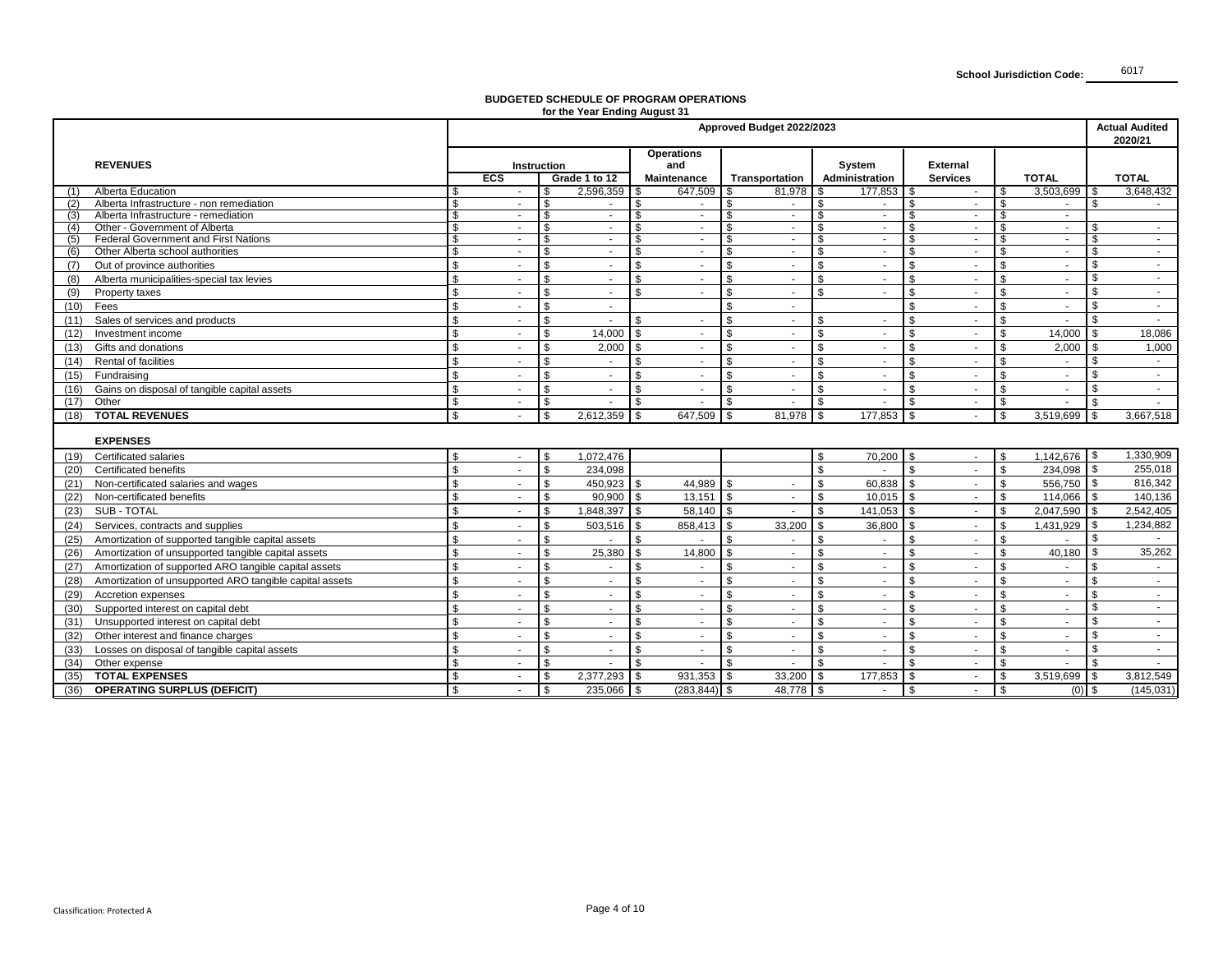#### **BUDGETED SCHEDULE OF FEE REVENUE for the Year Ending August 31**

|                                                                             | Approved<br><b>Budget</b><br>2022/2023 | Approved<br><b>Budget</b><br>2021/2022 | Actual<br>2020/2021 |
|-----------------------------------------------------------------------------|----------------------------------------|----------------------------------------|---------------------|
| <b>FEES</b>                                                                 |                                        |                                        |                     |
| <b>TRANSPORTATION</b>                                                       | \$0                                    | \$0                                    | \$0                 |
| <b>BASIC INSTRUCTION SUPPLIES (Instructional supplies, &amp; materials)</b> | \$0                                    | \$0                                    | \$0                 |
| LUNCHROOM SUPERVISION & NOON HOUR ACTIVITY FEES                             | \$0                                    | \$0                                    | \$0                 |
| <b>FEES TO ENHANCE BASIC INSTRUCTION</b>                                    |                                        |                                        |                     |
| Technology user fees                                                        | \$0                                    | \$0                                    | \$0                 |
| Alternative program fees                                                    | \$0                                    | \$0                                    | \$0                 |
| Fees for optional courses                                                   | \$0                                    | \$0                                    | \$0                 |
| <b>ECS enhanced program fees</b>                                            | \$0                                    | \$0                                    | \$0                 |
| <b>ACTIVITY FEES</b>                                                        | \$0                                    | \$0                                    | \$0                 |
| Other fees to enhance education<br>(Describe here)                          | \$0                                    | \$0                                    | \$0                 |
| <b>NON-CURRICULAR FEES</b>                                                  |                                        |                                        |                     |
| <b>Extra-curricular fees</b>                                                | \$0                                    | \$0                                    | \$0                 |
| Non-curricular goods and services                                           | \$0                                    | \$0                                    | \$0                 |
| <b>NON-CURRICULAR TRAVEL</b>                                                | \$0                                    | \$0                                    | \$0                 |
| <b>OTHER FEES</b><br>(Describe here)                                        | \$0                                    | \$0                                    | \$0                 |
| <b>TOTAL FEES</b>                                                           | \$0                                    | \$0                                    | \$0                 |
|                                                                             |                                        |                                        |                     |

*PLEASE DO NOT USE "SCHOOL GENERATED FUNDS" AS A CATEGORY*

|                                | Please disclose amounts paid by parents of students that are recorded as "Sales of services"<br>and products" (rather than fee revenue). Note that this schedule should include only amounts<br>collected from parents and so it may not agree with the Statement of Operations. | <b>Approved</b><br><b>Budget</b><br>2022/2023 | Approved<br><b>Budget</b><br>2021/2022 | Actual<br>2020/2021 |
|--------------------------------|----------------------------------------------------------------------------------------------------------------------------------------------------------------------------------------------------------------------------------------------------------------------------------|-----------------------------------------------|----------------------------------------|---------------------|
|                                | Cafeteria sales, hot lunch, milk programs                                                                                                                                                                                                                                        | \$0                                           | \$0                                    | \$0                 |
| <b>Special events</b>          |                                                                                                                                                                                                                                                                                  | \$0                                           | \$0                                    | \$0                 |
|                                | Sales or rentals of other supplies/services                                                                                                                                                                                                                                      | \$0                                           | \$0                                    | \$0                 |
|                                | International and out of province student revenue                                                                                                                                                                                                                                | \$0                                           | \$0                                    | \$0                 |
| <b>Adult education revenue</b> |                                                                                                                                                                                                                                                                                  | \$0                                           | \$0                                    | \$0                 |
| Preschool                      |                                                                                                                                                                                                                                                                                  | \$0                                           | \$0                                    | \$0                 |
|                                | <b>IChild care &amp; before and after school care</b>                                                                                                                                                                                                                            | \$0                                           | \$0                                    | \$0                 |
| Lost item replacement fees     |                                                                                                                                                                                                                                                                                  | \$0                                           | \$0                                    | \$0                 |
| Other (describe)               | Other (Describe)                                                                                                                                                                                                                                                                 | \$0                                           | \$0                                    | \$0                 |
| Other (describe)               | Other (Describe)                                                                                                                                                                                                                                                                 | \$0                                           | \$0                                    | \$0                 |
| Other (describe)               | Other (Describe)                                                                                                                                                                                                                                                                 | \$0                                           | \$0                                    | \$0                 |
| Other (describe)               | Other sales (describe here)                                                                                                                                                                                                                                                      | \$0                                           | \$0                                    |                     |
| Other (describe)               | Other sales (describe here)                                                                                                                                                                                                                                                      | \$0                                           | \$0                                    |                     |
|                                | <b>TOTAL</b>                                                                                                                                                                                                                                                                     | \$0                                           | \$0                                    | \$0                 |
|                                |                                                                                                                                                                                                                                                                                  |                                               |                                        |                     |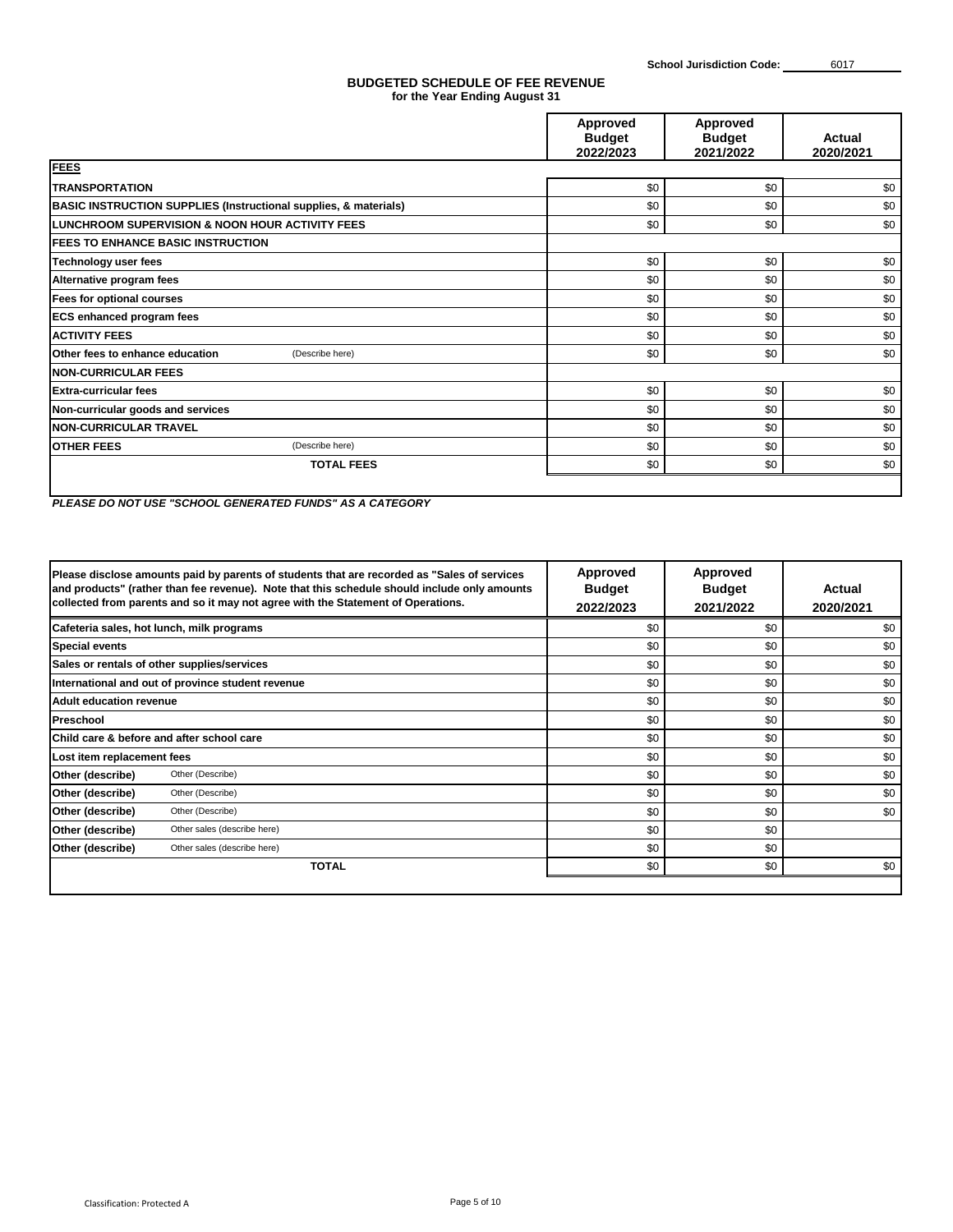## **PROJECTED SCHEDULE OF CHANGES IN ACCUMULATED OPERATING SURPLUS (SUMMARY) for the Year Ending August 31**

|                                                                        | (1)                                    | (2)                                     | (3)               | (4)                                       | (5)                 | (6)                          | (7)             |  |
|------------------------------------------------------------------------|----------------------------------------|-----------------------------------------|-------------------|-------------------------------------------|---------------------|------------------------------|-----------------|--|
|                                                                        | <b>ACCUMULATED</b><br><b>OPERATING</b> | <b>INVESTMENT IN</b><br><b>TANGIBLE</b> | <b>ENDOWMENTS</b> | <b>ACCUMULATED</b><br><b>SURPLUS FROM</b> | <b>UNRESTRICTED</b> | <b>INTERNALLY RESTRICTED</b> |                 |  |
|                                                                        | <b>SURPLUS/DEFICITS</b>                | <b>CAPITAL</b>                          |                   | <b>OPERATIONS</b>                         | <b>SURPLUS</b>      | <b>OPERATING</b>             | <b>CAPITAL</b>  |  |
|                                                                        | $(2+3+4+7)$                            | <b>ASSETS</b>                           |                   | $(5+6)$                                   |                     | <b>RESERVES</b>              | <b>RESERVES</b> |  |
| Actual balances per AFS at August 31, 2021                             | \$2,062,216                            | \$33,853                                | \$0               | \$2,028,363                               | \$528,363           | \$1,500,000                  | \$0             |  |
| 2021/2022 Estimated impact to AOS for:                                 |                                        |                                         |                   |                                           |                     |                              |                 |  |
| Prior period adjustment                                                | \$0                                    | \$0                                     | \$0               | \$0                                       | \$0                 | \$0                          | \$0             |  |
| Estimated surplus(deficit)                                             | \$0                                    |                                         |                   | \$0                                       | \$0                 |                              |                 |  |
| Estimated board funded capital asset additions                         |                                        | \$0                                     |                   | \$0                                       | \$0                 | \$0                          | \$0             |  |
| Estimated disposal of unsupported tangible capital assets              | \$0                                    | \$0                                     |                   | \$0                                       | \$0                 |                              | \$0             |  |
| Estimated amortization of capital assets (expense)                     |                                        | \$0                                     |                   | \$0                                       | \$0                 |                              |                 |  |
| Estimated capital revenue recognized - Alberta Education               |                                        | \$0                                     |                   | \$0                                       | \$0                 |                              |                 |  |
| Estimated capital revenue recognized - Alberta Infrastructure          |                                        | \$0                                     |                   | \$0                                       | \$0                 |                              |                 |  |
| Estimated capital revenue recognized - Other GOA                       |                                        | \$0                                     |                   | \$0                                       | \$0                 |                              |                 |  |
| Estimated capital revenue recognized - Other sources                   |                                        | \$0                                     |                   | \$0                                       | \$0                 |                              |                 |  |
| Estimated changes in Endowments                                        | \$0                                    |                                         | \$0               | \$0                                       | \$0                 |                              |                 |  |
| Estimated unsupported debt principal repayment                         |                                        | \$0                                     |                   | \$0                                       | \$0                 |                              |                 |  |
| Estimated reserve transfers (net)                                      |                                        |                                         |                   | \$0                                       | \$0                 | \$0                          | \$0             |  |
| Estimated assumptions/transfers of operations - capital lease addition | \$0                                    | \$0                                     | \$0               | \$0                                       | \$0                 | \$0                          | \$0             |  |
| <b>Estimated Balances for August 31, 2022</b>                          | \$2,062,216                            | \$33,853                                | \$0               | \$2,028,363                               | \$528,363           | \$1,500,000                  | \$0             |  |
| 2022/23 Budget projections for:                                        |                                        |                                         |                   |                                           |                     |                              |                 |  |
| Opening balance adjustment due to adoption of PS 3280 (ARO)            | \$0                                    |                                         |                   | \$0                                       |                     |                              |                 |  |
| Budgeted surplus(deficit)                                              | (\$0)                                  |                                         |                   | (50)                                      | (50)                |                              |                 |  |
| Projected board funded tangible capital asset additions                |                                        | \$0                                     |                   | \$0                                       | \$0                 | \$0                          | \$0             |  |
| Projected board funded ARO tangible capital asset additions            |                                        | \$0                                     |                   | \$0                                       | \$0                 | \$0                          | \$0             |  |
| Budgeted disposal of unsupported tangible capital assets               | \$0                                    | \$0                                     |                   | \$0                                       | \$0                 |                              | \$0             |  |
| Budgeted disposal of unsupported ARO tangible capital assets           | \$0                                    | \$0                                     |                   | \$0                                       | \$0                 |                              | \$0             |  |
| Budgeted amortization of capital assets (expense)                      |                                        | (\$40, 180)                             |                   | \$40,180                                  | \$40,180            |                              |                 |  |
| Budgeted capital revenue recognized - Alberta Education                |                                        | \$0                                     |                   | \$0                                       | \$0                 |                              |                 |  |
| Budgeted capital revenue recognized - Alberta Infrastructure           |                                        | \$0                                     |                   | \$0                                       | \$0                 |                              |                 |  |
| Budgeted capital revenue recognized - Other GOA                        |                                        | \$0                                     |                   | \$0                                       | \$0                 |                              |                 |  |
| Budgeted capital revenue recognized - Other sources                    |                                        | \$0                                     |                   | \$0                                       | \$0                 |                              |                 |  |
| Budgeted amortization of ARO tangible capital assets                   |                                        | \$0                                     |                   | \$0                                       | \$0                 |                              |                 |  |
| Budgeted amortization of supported ARO tangible capital assets         |                                        | \$0                                     |                   | \$0                                       | \$0                 |                              |                 |  |
| Budgeted board funded ARO liabilities - recognition                    |                                        | \$0                                     |                   | \$0                                       | \$0                 |                              |                 |  |
| Budgeted board funded ARO liabilities - remediation                    |                                        | \$0                                     |                   | \$0                                       | \$0                 |                              |                 |  |
| Budgeted changes in Endowments                                         | \$0                                    |                                         | \$0               | \$0                                       | \$0                 |                              |                 |  |
| Budgeted unsupported debt principal repayment                          |                                        | \$0                                     |                   | \$0                                       | \$0                 |                              |                 |  |
| Projected reserve transfers (net)                                      |                                        |                                         |                   | \$0                                       | \$0                 | \$0                          | \$0             |  |
| Projected assumptions/transfers of operations - capital lease addition | \$0                                    | \$0                                     | \$0               | \$0                                       | \$0                 | \$0                          | \$0             |  |
| Projected Balances for August 31, 2023                                 | \$2,062,215                            | (\$6,327)                               | \$0               | \$2,068,542                               | \$568,542           | \$1,500,000                  | \$0             |  |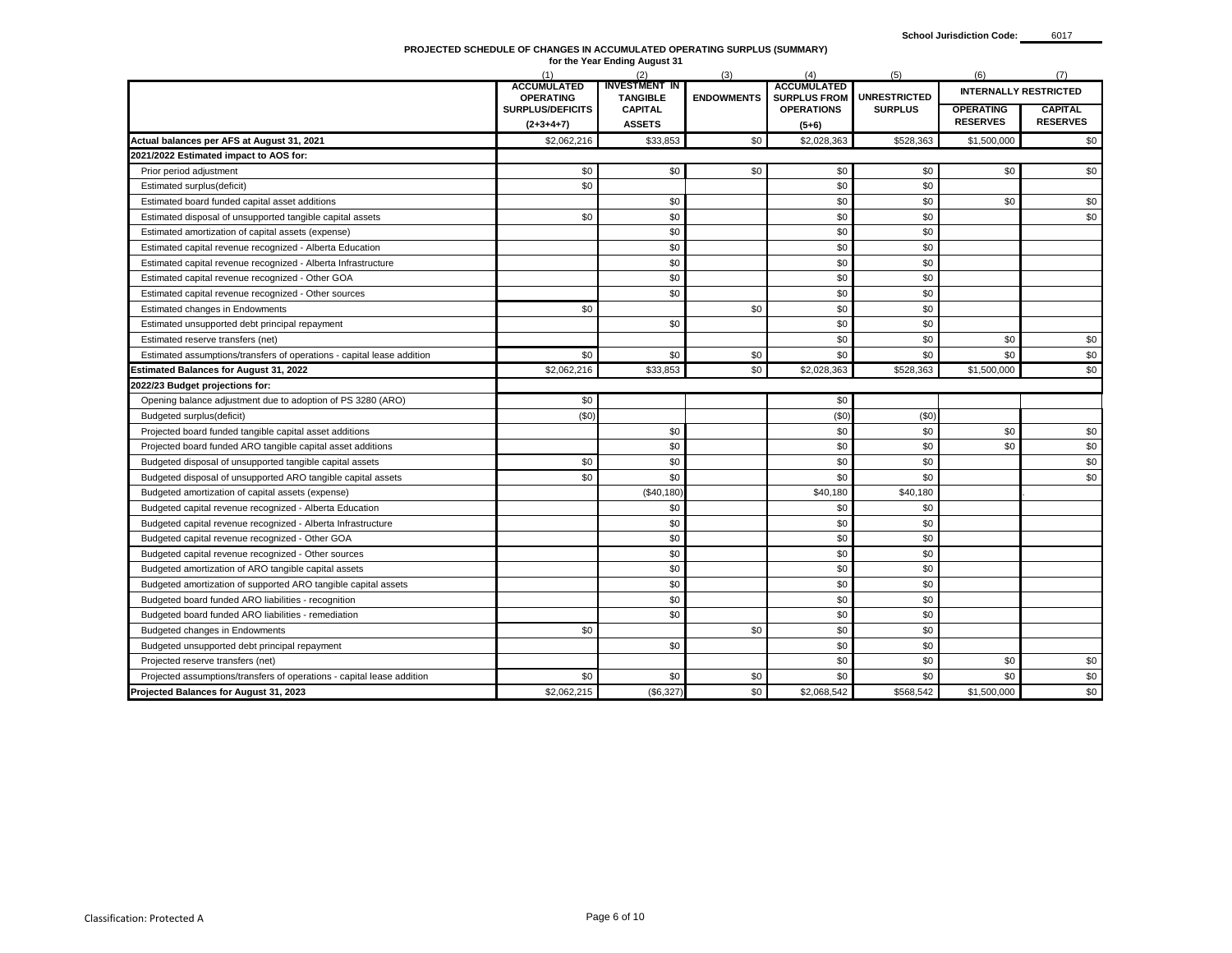┑

## **SCHEDULE OF USES FOR ACCUMULATED SURPLUSES AND RESERVES for the Year Ending August 31**

 $\blacksquare$ 

|                                                                        |                                                |                                | <b>Unrestricted Surplus Usage</b> |               |             | <b>Operating Reserves Usage</b> |             | <b>Capital Reserves Usage</b> |             |             |  |
|------------------------------------------------------------------------|------------------------------------------------|--------------------------------|-----------------------------------|---------------|-------------|---------------------------------|-------------|-------------------------------|-------------|-------------|--|
|                                                                        |                                                |                                | <b>Year Ended</b>                 |               |             | <b>Year Ended</b>               |             |                               | Year Ended  |             |  |
|                                                                        |                                                | 31-Aug-2023                    | 30-Aug-2024                       | 30-Aug-2025   | 31-Aug-2023 | 30-Aug-2024                     | 30-Aug-2025 | 31-Aug-2023                   | 30-Aug-2024 | 30-Aug-2025 |  |
| Projected opening balance                                              |                                                | \$528,363                      | \$568,543                         | \$568,543     | \$1,500,000 | \$1,500,000                     | \$1,500,000 | \$0                           | \$0         | \$0         |  |
| Projected excess of revenues over expenses (surplus only)              | Explanation                                    | \$0                            | \$0                               | \$0           |             |                                 |             |                               |             |             |  |
| Budgeted disposal of board funded TCA and ARO TCA                      | Explanation                                    | \$0                            | \$0                               | \$0           |             | \$0                             | \$0         | \$0                           | \$0         | \$0         |  |
| Budgeted amortization of capital assets (expense)                      | Explanation                                    | \$40,180                       | \$0                               | \$0           |             | \$0                             | \$0         |                               |             |             |  |
| Budgeted capital revenue recognized, including ARO assets amortization | Explanation                                    | \$0                            | \$0                               | \$0           |             | \$0                             | \$0         |                               |             |             |  |
| <b>Budgeted changes in Endowments</b>                                  | Explanation                                    | \$0                            | \$0                               | \$0           |             | \$0                             | \$0         |                               |             |             |  |
| Budgeted board funded ARO liabilities - recognition                    | Explanation                                    | \$0                            | \$0                               | \$0           |             | \$0                             | \$0         |                               |             |             |  |
| Budgeted board funded ARO liabilities - remediation                    | Explanation                                    | \$0                            | \$0                               | \$0           |             | \$0                             | \$0         |                               |             |             |  |
| Budgeted unsupported debt principal repayment                          | Explanation                                    | \$0                            | \$0                               | \$0           |             | \$0                             | \$0         |                               |             |             |  |
| Projected reserves transfers (net)                                     | Unsupported amortization to capital reserves   | \$0                            | \$0                               | \$0           | \$0         | \$0                             | \$0         | \$0                           | \$0         | \$0         |  |
| Projected assumptions/transfers of operations                          | Techonology asset renewal                      | \$0                            | \$0                               | \$0           | \$0         | \$0                             | \$0         | \$0                           | \$0         | \$0         |  |
| Increase in (use of) school generated funds                            | Explanation                                    | \$0                            | \$0                               | \$0           |             | \$0                             | \$0         |                               | \$0         | \$0         |  |
| New school start-up costs                                              | Explanation                                    | \$0                            | \$0                               | \$0           |             | \$0                             | \$0         |                               | \$0         | \$0         |  |
| <b>Decentralized school reserves</b>                                   | Explanation                                    | \$0                            | \$0                               | \$0           |             | \$0                             | \$0         |                               | \$0         | \$0         |  |
| Non-recurring certificated remuneration                                | Grid creep, net salary increases               | \$0                            | \$0                               | \$0           |             | \$0                             | \$0         |                               |             |             |  |
| Non-recurring non-certificated remuneration                            | Explanation                                    | \$0                            | \$0                               | \$0           |             | \$0                             | \$0         |                               |             |             |  |
| Non-recurring contracts, supplies & services                           | Explanation                                    | \$0                            | \$0                               | \$0           |             | \$0                             | \$0         |                               |             |             |  |
| Professional development, training & support                           | Explanation                                    | \$0                            | \$0                               | \$0           |             | \$0                             | \$0         |                               |             |             |  |
| <b>Transportation Expenses</b>                                         | Explanation                                    | \$0                            | \$0                               | \$0           |             | \$0                             | \$0         |                               |             |             |  |
| <b>Operations &amp; maintenance</b>                                    | Increased insurance costs - unsupported        | \$0                            | \$0                               | \$0           |             | \$0                             | \$0         |                               |             |             |  |
| English language learners                                              | Explanation                                    | \$0                            | \$0                               | \$0           |             | \$0                             | \$0         |                               |             |             |  |
| <b>System Administration</b>                                           | Explanation                                    | \$0                            | \$0                               | \$0           |             | \$0                             | \$0         |                               |             |             |  |
| OH&S / wellness programs                                               | Explanation                                    | \$0                            | \$0                               | \$0           |             | \$0                             | \$0         |                               |             |             |  |
| B & S administration organization / reorganization                     |                                                | \$0                            | \$0                               | \$0           |             | \$0                             | \$0         |                               |             |             |  |
|                                                                        | Explanation<br>Explanation                     | \$0                            | \$0                               | \$0           |             | \$0                             | \$0         |                               |             |             |  |
| Debt repayment                                                         |                                                | \$0                            | \$0                               | \$0           |             | \$0                             | \$0         |                               | \$0         | \$0         |  |
| <b>POM expenses</b>                                                    | Explanation                                    |                                |                                   |               |             |                                 |             |                               |             |             |  |
| Non-salary related programming costs (explain)                         | Explanation                                    | \$0                            | \$0<br>\$0                        | \$0<br>\$0    |             | \$0<br>\$0                      | \$0<br>\$0  |                               |             |             |  |
| Repairs & maintenance - School building & land                         | Explanation                                    | \$0<br>\$0                     | \$0                               | \$0           |             | \$0                             | \$0         |                               |             |             |  |
| Repairs & maintenance - Technology                                     | Explanation                                    |                                |                                   |               |             |                                 |             |                               |             |             |  |
| Repairs & maintenance - Vehicle & transportation                       | Explanation                                    | \$0                            | \$0                               | \$0           |             | \$0                             | \$0         |                               |             |             |  |
| Repairs & maintenance - Administration building                        | Explanation                                    | \$0                            | \$0                               | \$0           |             | \$0                             | \$0         |                               |             |             |  |
| Repairs & maintenance - POM building & equipment                       | Explanation                                    | \$0                            | \$0                               | \$0           |             | \$0                             | \$0         |                               |             |             |  |
| Repairs & maintenance - Other (explain)                                | Explanation                                    | \$0                            | \$0                               | \$0           |             | \$0                             | \$0         |                               |             |             |  |
| Capital costs - School land & building                                 | Explanation                                    | \$0                            | \$0                               | \$0           | \$0         | \$0                             | \$0         | \$0                           | \$0         | \$0         |  |
| Capital costs - School modernization                                   | Explanation                                    | \$0                            | \$0                               | \$0           | \$0         | \$0                             | \$0         | \$0                           | \$0         | \$0         |  |
| Capital costs - School modular & additions                             | Explanation                                    | \$0                            | \$0                               | \$0           | \$0         | \$0                             | \$0         | \$0                           | \$0         | \$0         |  |
| Capital costs - School building partnership projects                   | Explanation                                    | \$0                            | \$0                               | \$0           | \$0         | \$0                             | \$0         | \$0                           | \$0         | \$0         |  |
| Capital costs - Technology                                             | Techonology asset renewal                      | \$0                            | \$0                               | \$0           | \$0         | \$0                             | \$0         | \$0                           | \$0         | \$0         |  |
| Capital costs - Vehicle & transportation                               | Explanation                                    | \$0                            | \$0                               | \$0           | \$0         | \$0                             | \$0         | \$0                           | \$0         | \$0         |  |
| Capital costs - Administration building                                | Explanation                                    | \$0                            | \$0                               | \$0           | \$0         | \$0                             | \$0         | \$0                           | \$0         | \$0         |  |
| Capital costs - POM building & equipment                               | Explanation                                    | \$0                            | \$0                               | \$0           | \$0         | \$0                             | \$0         | \$0                           | \$0         | \$0         |  |
| Capital Costs - Furniture & Equipment                                  | Explanation                                    | \$0                            | \$0                               | \$0           | \$0         | \$0                             | \$0         | \$0                           | \$0         | \$0         |  |
| Capital costs - Other                                                  | Explanation                                    | \$0                            | \$0                               | \$0           | \$0         | \$0                             | \$0         | \$0                           | \$0         | \$0         |  |
| <b>Building leases</b>                                                 | Explanation                                    | \$0                            | \$0                               | \$0           |             | \$0                             | \$0         |                               | \$0         | \$0         |  |
| Other 1 - please use this row only if no other row is appropriate      | Explanation                                    | \$0                            | \$0                               | \$0           |             | \$0                             | \$0         |                               | \$0         | \$0         |  |
| Other 2 - please use this row only if no other row is appropriate      | Explanation                                    | \$0                            | \$0                               | \$0           |             | \$0                             | \$0         |                               | \$0         | \$0         |  |
| Other 3 - please use this row only if no other row is appropriate      | Explanation                                    | \$0                            | \$0                               | \$0           |             | \$0                             | \$0         |                               | \$0         | \$0         |  |
| Opening balance adjustment due to adoption of PS 3280 (ARO)            | Explanation                                    | \$0                            | \$0                               | \$0           |             | \$0                             | \$0         |                               | \$0         | \$0         |  |
| Estimated closing balance for operating contingency                    |                                                | \$568,543                      | \$568,543                         | \$568,543     | \$1,500,000 | \$1,500,000                     | \$1,500,000 | \$0                           | \$0         | \$0         |  |
|                                                                        | Total surplus as a percentage of 2023 Expenses | Out of Balance<br><b>58779</b> | <b>58 77%</b>                     | <b>58 77%</b> |             |                                 |             |                               |             |             |  |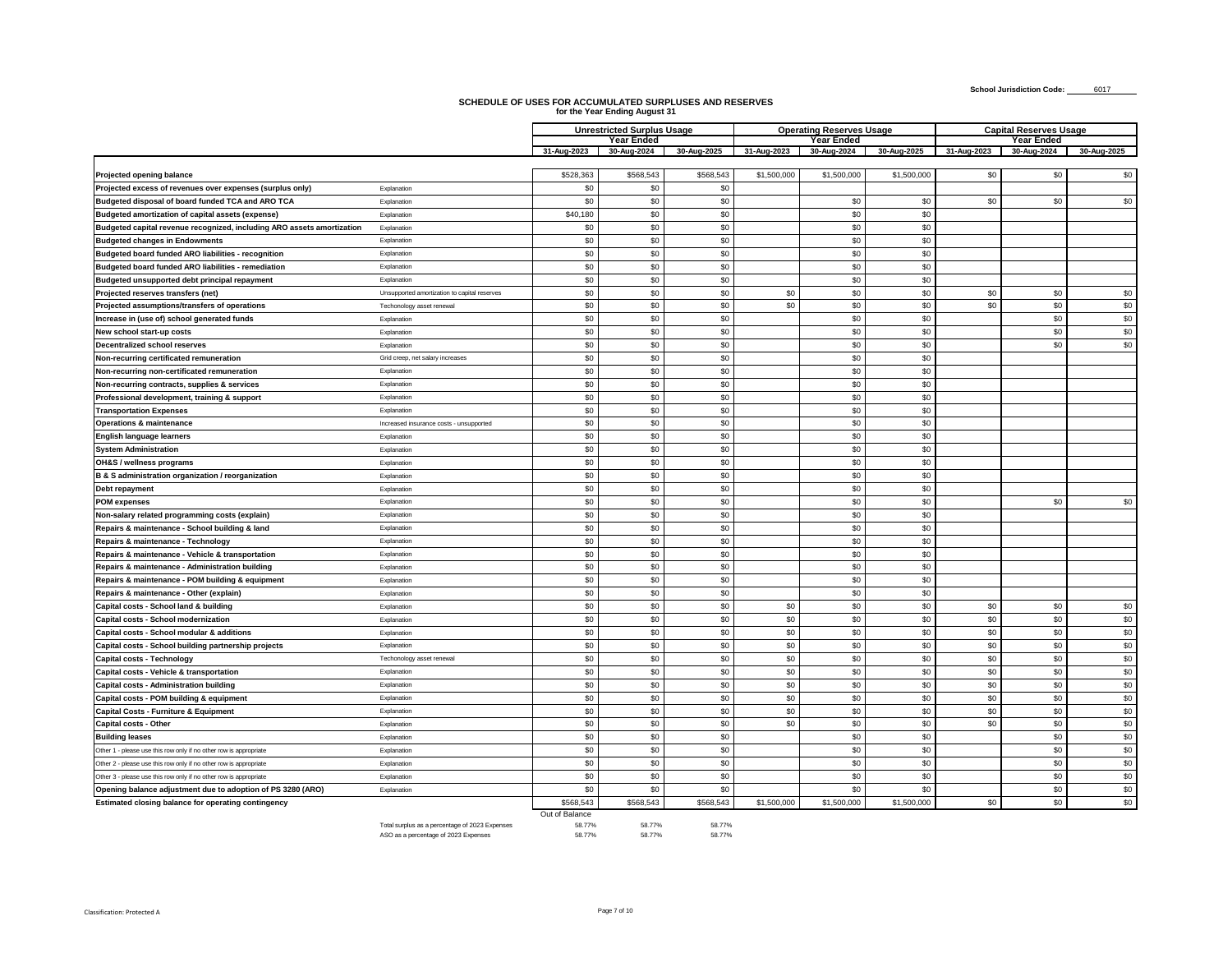### **PROJECTED SCHEDULE OF ACCUMULATED SURPLUS FROM OPERATIONS (ASO) for the Year Ending August 31**

|                                                                                                                                    | Amount                   | Detailed explanation to the Minister for the purpose of using ASO |
|------------------------------------------------------------------------------------------------------------------------------------|--------------------------|-------------------------------------------------------------------|
| Estimated Operating Surplus (Deficit) Aug. 31, 2023                                                                                | \$<br>(0)                |                                                                   |
| PLEASE ALLOCATE IN BLUE CELLS BELOW                                                                                                | (0)                      | <b>UNDERALLOCATED - PLEASE ALLOCATE</b>                           |
| <b>Estimated Operating Deficit Due to:</b>                                                                                         |                          |                                                                   |
| Amortization of board funded ARO capital assets                                                                                    | \$0                      |                                                                   |
| Description 2 (Fill only if your board projected an operating deficit)                                                             | \$0                      |                                                                   |
| Description 3 (Fill only if your board projected an operating deficit)                                                             | \$0                      |                                                                   |
| Description 4 (Fill only if your board projected an operating deficit)                                                             | \$0                      |                                                                   |
| Description 5 (Fill only if your board projected an operating deficit)                                                             | \$0                      |                                                                   |
| Description 6 (Fill only if your board projected an operating deficit)                                                             | \$0                      |                                                                   |
| Description 7 (Fill only if your board projected an operating deficit)                                                             | \$0                      |                                                                   |
| Subtotal, preliminary projected operating reserves to cover operating deficit                                                      | $\overline{\phantom{a}}$ |                                                                   |
| Opening balance adjustment due to adoption of PS 3280 (ARO)                                                                        | $\blacksquare$           |                                                                   |
| Projected board funded tangible capital assets additions (including ARO) using both<br>unrestricted surplus and operating reserves | ÷,                       |                                                                   |
| Budgeted disposal of unsupported tangible capital assets, including board funded ARO                                               | $\overline{a}$           |                                                                   |
| Budgeted amortization of board funded tangible capital assets                                                                      | (40, 180)                |                                                                   |
| Budgeted amortization of board funded ARO tangible capital assets                                                                  | $\blacksquare$           |                                                                   |
| Budgeted board funded ARO liabilities - recognition                                                                                | $\overline{\phantom{a}}$ |                                                                   |
| Budgeted board funded ARO liabilities - remediation                                                                                | $\overline{\phantom{a}}$ |                                                                   |
| Budgeted unsupported debt principal repayment                                                                                      | ٠                        |                                                                   |
| Projected net transfer to (from) Capital Reserves                                                                                  |                          |                                                                   |
| Total final projected amount to access ASO in 2022/23                                                                              | \$<br>(40, 180)          |                                                                   |

**Total amount approved by the Minister**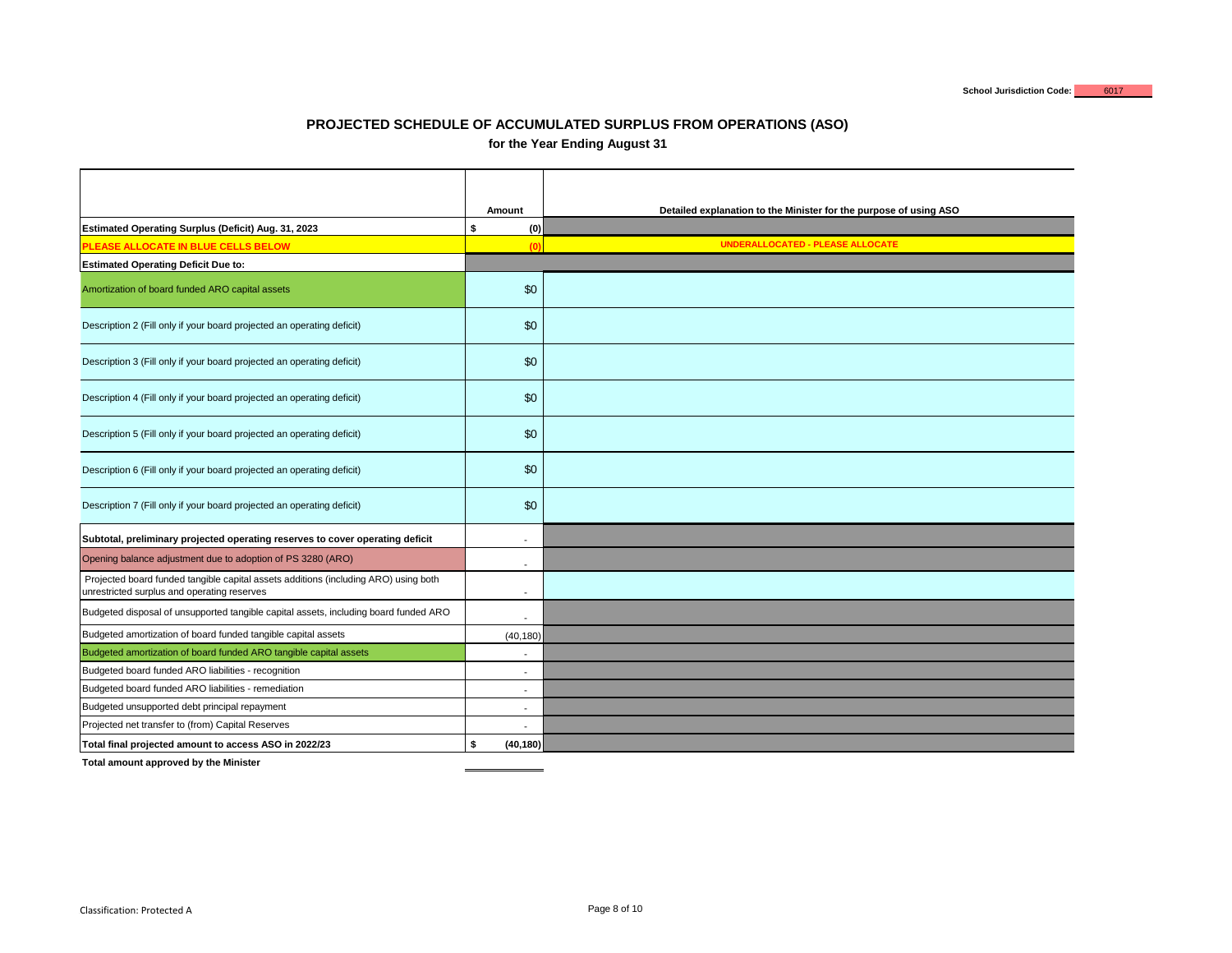### **PROJECTED STUDENT STATISTICS FULL TIME EQUIVALENT (FTE) ENROLLED STUDENTS**

|                                                   | <b>Budgeted</b><br>2022/2023 | Actual<br>2021/2022      | <b>Actual</b><br>2020/2021 |                                                                                                  |
|---------------------------------------------------|------------------------------|--------------------------|----------------------------|--------------------------------------------------------------------------------------------------|
|                                                   | (Note 2)                     |                          |                            | <b>Notes</b>                                                                                     |
|                                                   |                              |                          |                            |                                                                                                  |
| Grades 1 to 12                                    |                              |                          |                            |                                                                                                  |
| <b>Eligible Funded Students:</b>                  |                              |                          |                            |                                                                                                  |
| Grades 1 to 9                                     |                              |                          |                            | Head count                                                                                       |
| Grades 10 to 12                                   | 124                          | 116                      | 132                        | Head count                                                                                       |
| Total                                             | 124                          | 116                      |                            | 132 Grade 1 to 12 students eligible for base instruction funding from Alberta Education.         |
| Percentage Change and VA for change > 3% or < -3% | 6.9%                         | $-12.1%$                 |                            |                                                                                                  |
| <b>Other Students:</b>                            |                              |                          |                            |                                                                                                  |
| Total                                             | ×.                           | ÷,                       |                            | Note 3                                                                                           |
|                                                   |                              |                          |                            |                                                                                                  |
| <b>Total Net Enrolled Students</b>                | 124                          | 116                      | 132                        |                                                                                                  |
| <b>Home Ed Students</b>                           | ×.                           | ÷,                       | ÷,                         | Note 4                                                                                           |
| <b>Total Enrolled Students, Grades 1-12</b>       | 124                          | 116                      | 132                        |                                                                                                  |
| Percentage Change                                 | 6.9%                         | $-12.1%$                 |                            |                                                                                                  |
| Of the Eligible Funded Students:                  |                              |                          |                            |                                                                                                  |
| Students with Severe Disabilities                 | 75                           | 84                       |                            | 82 FTE of students with severe disabilities as reported by the board via PASI.                   |
| Students with Mild/Moderate Disabilities          | 49                           | 32                       |                            | 50 FTE of students identified with mild/moderate disabilities as reported by the board via PASI. |
| <b>EARLY CHILDHOOD SERVICES (ECS)</b>             |                              |                          |                            |                                                                                                  |
| <b>Eligible Funded Children</b>                   | ÷.                           |                          |                            | ECS children eligible for ECS base instruction funding from Alberta Education.                   |
| <b>Other Children</b>                             | ÷.                           |                          |                            | ECS children not eligible for ECS base instruction funding from Alberta Education.               |
| <b>Total Enrolled Children - ECS</b>              |                              | $\overline{\phantom{a}}$ | ٠                          |                                                                                                  |
| <b>Program Hours</b>                              |                              |                          |                            | Minimum: 475 Hours                                                                               |
| <b>FTE Ratio</b>                                  | ٠                            | $\overline{\phantom{a}}$ | $\sim$                     | Actual hours divided by 950                                                                      |
| FTE's Enrolled, ECS                               | ٠                            | ٠                        | ٠                          |                                                                                                  |
|                                                   |                              |                          |                            |                                                                                                  |
| Percentage Change and VA for change > 3% or < -3% | 0.0%                         | 0.0%                     |                            |                                                                                                  |
| Of the Eligible Funded Children:                  |                              |                          |                            |                                                                                                  |
| Students with Severe Disabilities (PUF)           | ÷.                           | ÷,                       | $\sim$                     | FTE of students with severe disabilities as reported by the board via PASI.                      |

**NOTES:**

1) Enrolment is to be completed WHEREVER APPLICABLE and are 'as at September 30th' for each year.

2) Budgeted enrolment is to be based on best information available at time of the 2022/2023 budget report preparation.

3) Other Grade 1 to 12 students that are not eligible for base instruction funding from Alberta Education include First Nations students living on reserves for which tuition fee payments are made from Band or AANDC<br>(Code 3

4) Because they are funded separately, Home Education students are not included with total net enrolled students.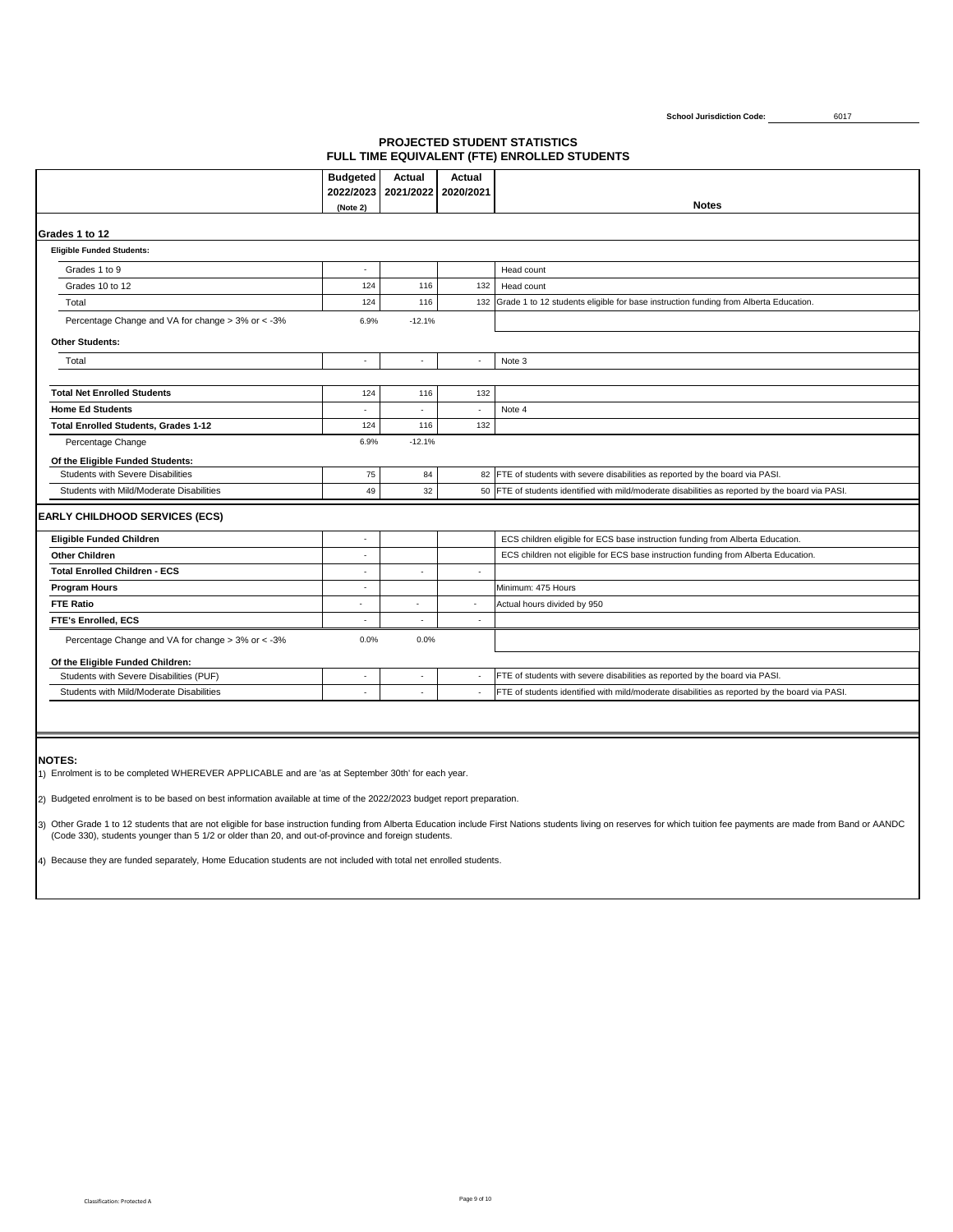#### **PROJECTED STAFFING STATISTICS FULL TIME EQUIVALENT (FTE) PERSONNEL**

|                                                                                                                                                                                                                                                                               |                | <b>Budget</b>      | Actual                 |                     | Actual                                                                            |                             |                                                                                                                                                  |
|-------------------------------------------------------------------------------------------------------------------------------------------------------------------------------------------------------------------------------------------------------------------------------|----------------|--------------------|------------------------|---------------------|-----------------------------------------------------------------------------------|-----------------------------|--------------------------------------------------------------------------------------------------------------------------------------------------|
|                                                                                                                                                                                                                                                                               |                | 2022/23            | 2021/22                |                     | 2020/21                                                                           |                             | <b>Notes</b>                                                                                                                                     |
| <b>CERTIFICATED STAFF</b>                                                                                                                                                                                                                                                     | Total          | <b>Union Staff</b> | Total                  | <b>Union Staff</b>  | Total                                                                             | <b>Union Staff</b>          |                                                                                                                                                  |
| School Based                                                                                                                                                                                                                                                                  | 11             | 11                 | 11                     | 11                  | 12                                                                                |                             | 12 Teacher certification required for performing functions at the school level.                                                                  |
| Non-School Based                                                                                                                                                                                                                                                              | ÷              | $\sim$             | $\sim$                 | ÷                   | $\sim$                                                                            | $\sim$                      | Teacher certification required for performing functions at the system/central office level.                                                      |
| <b>Total Certificated Staff FTE</b>                                                                                                                                                                                                                                           | 11.0           | 11.0               | 11.0                   | 11.0                | 12.0                                                                              |                             | 12.0 FTE for personnel possessing a valid Alberta teaching certificate or equivalency.                                                           |
| Percentage Change and VA for change > 3% or < - 3%                                                                                                                                                                                                                            | 0.0%           |                    | $-8.3%$                |                     | $-8.3%$                                                                           |                             |                                                                                                                                                  |
|                                                                                                                                                                                                                                                                               |                |                    |                        |                     |                                                                                   |                             |                                                                                                                                                  |
| If an average standard cost is used, please disclose rate:                                                                                                                                                                                                                    | $\sim$         |                    | $\sim$                 |                     | $\sim$                                                                            |                             |                                                                                                                                                  |
| Student F.T.E. per certificated Staff                                                                                                                                                                                                                                         | 11.27272727    |                    | 10.5                   |                     | 11.0                                                                              |                             |                                                                                                                                                  |
| <b>Certificated Staffing Change due to:</b>                                                                                                                                                                                                                                   |                |                    |                        |                     |                                                                                   |                             |                                                                                                                                                  |
| Enrolment Change                                                                                                                                                                                                                                                              |                |                    |                        |                     |                                                                                   |                             | If negative change impact, the small cli If negative change impact, the small class size initiative is to include any/all teachers retained.     |
| Other Factors                                                                                                                                                                                                                                                                 | $\sim$         | $\sim$             | Descriptor (required): |                     |                                                                                   |                             |                                                                                                                                                  |
| Total Change                                                                                                                                                                                                                                                                  | $\sim$         | $\sim$             |                        |                     | Year-over-year change in Certificated F Year-over-year change in Certificated FTE |                             |                                                                                                                                                  |
|                                                                                                                                                                                                                                                                               |                |                    |                        |                     |                                                                                   |                             |                                                                                                                                                  |
| Breakdown, where total change is Negative:                                                                                                                                                                                                                                    |                |                    |                        |                     |                                                                                   |                             |                                                                                                                                                  |
| Continuous contracts terminated                                                                                                                                                                                                                                               | $\sim$         | $\sim$             | <b>FTEs</b>            |                     |                                                                                   |                             |                                                                                                                                                  |
| Non-permanent contracts not being renewed                                                                                                                                                                                                                                     | $\blacksquare$ | $\sim$             | <b>FTEs</b>            |                     |                                                                                   |                             |                                                                                                                                                  |
| Other (retirement, attrition, etc.)                                                                                                                                                                                                                                           | $\sim$         | $\sim$             | Descriptor (required): |                     |                                                                                   |                             |                                                                                                                                                  |
| Total Negative Change in Certificated FTEs                                                                                                                                                                                                                                    | ٠              | $\sim$             |                        |                     |                                                                                   |                             | Breakdown required where year-over-y Breakdown required where year-over-year total change in Certificated FTE is 'negative' only.                |
|                                                                                                                                                                                                                                                                               |                |                    |                        |                     |                                                                                   |                             |                                                                                                                                                  |
| Please note that the information in the section below only includes Certificated Number of Teachers (not FTEs):<br><b>Certificated Number of Teachers</b>                                                                                                                     |                |                    |                        |                     |                                                                                   |                             |                                                                                                                                                  |
| Permanent - Full time                                                                                                                                                                                                                                                         | 11             | 11                 | 11                     | 11                  | 12                                                                                | 12                          |                                                                                                                                                  |
| Permanent - Part time                                                                                                                                                                                                                                                         | ÷              | $\sim$             | ÷.                     | $\sim$              | $\sim$                                                                            | $\sim$                      |                                                                                                                                                  |
| Probationary - Full time                                                                                                                                                                                                                                                      | $\sim$         | $\sim$             | $\sim$                 | $\sim$              | $\sim$                                                                            | $\sim$                      |                                                                                                                                                  |
| Probationary - Part time                                                                                                                                                                                                                                                      | $\mathcal{L}$  | $\sim$             | $\sim$                 | $\mathcal{L}$       | $\omega$                                                                          | $\sim$                      |                                                                                                                                                  |
| Temporary - Full time                                                                                                                                                                                                                                                         | $\sim$         | $\sim$             | $\sim$                 | $\sim$              | $\sim$                                                                            | $\sim$                      |                                                                                                                                                  |
| Temporary - Part time                                                                                                                                                                                                                                                         | $\sim$         |                    | $\sim$                 | ä,                  | $\sim$                                                                            | $\mathcal{L}_{\mathcal{A}}$ |                                                                                                                                                  |
|                                                                                                                                                                                                                                                                               |                |                    |                        |                     |                                                                                   |                             |                                                                                                                                                  |
| <b>NON-CERTIFICATED STAFF</b><br>Instructional - Education Assistants                                                                                                                                                                                                         | $\sim$         | $\sim$             | $\overline{1}$         | $\sim$              | $\overline{2}$                                                                    | $\sim$                      | Personnel support students as part of a multidisciplinary team with teachers and other other support personnel to provide meaningful instruction |
| Instructional - Other non-certificated instruction                                                                                                                                                                                                                            | $\bf{8}$       |                    | $\bf{8}$               | $\sim$              | $\mathsf g$                                                                       | $\sim$                      | Personnel providing instruction support for schools under 'Instruction' program areas other than EAs                                             |
| Operations & Maintenance                                                                                                                                                                                                                                                      | $\overline{1}$ | $\sim$             | $\overline{1}$         | $\sim$              | $\overline{1}$                                                                    | $\bar{\phantom{a}}$         | Personnel providing support to maintain school facilities                                                                                        |
| Transportation - Bus Drivers Employed                                                                                                                                                                                                                                         | $\sim$         | $\sim$             | $\sim$                 | $\sim$              | $\sim$                                                                            | $\sim$                      | Bus drivers employed, but not contracted                                                                                                         |
| Transportation - Other Staff                                                                                                                                                                                                                                                  | $\sim$         | $\sim$             | $\sim$                 | $\bar{\phantom{a}}$ | $\sim$                                                                            | $\sim$                      | Other personnel providing direct support to the transportion of students to and from school other than bus drivers employed                      |
| Other                                                                                                                                                                                                                                                                         | $\sim$         | $\sim$             | $\sim$                 | $\sim$              | $\sim$                                                                            | $\sim$                      | Personnel in System Admin. and External service areas.                                                                                           |
| Total Non-Certificated Staff FTE                                                                                                                                                                                                                                              | 9.0            | $\cdot$            | 10.0                   | $\sim$              | 12.0                                                                              |                             | FTE for personnel not possessing a valid Alberta teaching certificate or equivalency.                                                            |
| Percentage Change                                                                                                                                                                                                                                                             | $-10.0%$       |                    | $-16.7%$               |                     | $-25.0%$                                                                          |                             |                                                                                                                                                  |
| <b>Explanation of Changes to Non-Certificated Staff:</b><br>Student enrollment reduced dut to covid-19.                                                                                                                                                                       |                |                    |                        |                     |                                                                                   |                             |                                                                                                                                                  |
| <b>Additional Information</b><br>Are non-certificated staff subject to a collective agreement?<br>Please provide terms of contract for 2021/22 and future years for non-certificated staff subject to a collective agreement along with the number of qualifying staff FTE's. | No             |                    |                        |                     |                                                                                   |                             |                                                                                                                                                  |
|                                                                                                                                                                                                                                                                               |                |                    |                        |                     |                                                                                   |                             |                                                                                                                                                  |
|                                                                                                                                                                                                                                                                               |                |                    |                        |                     |                                                                                   |                             |                                                                                                                                                  |